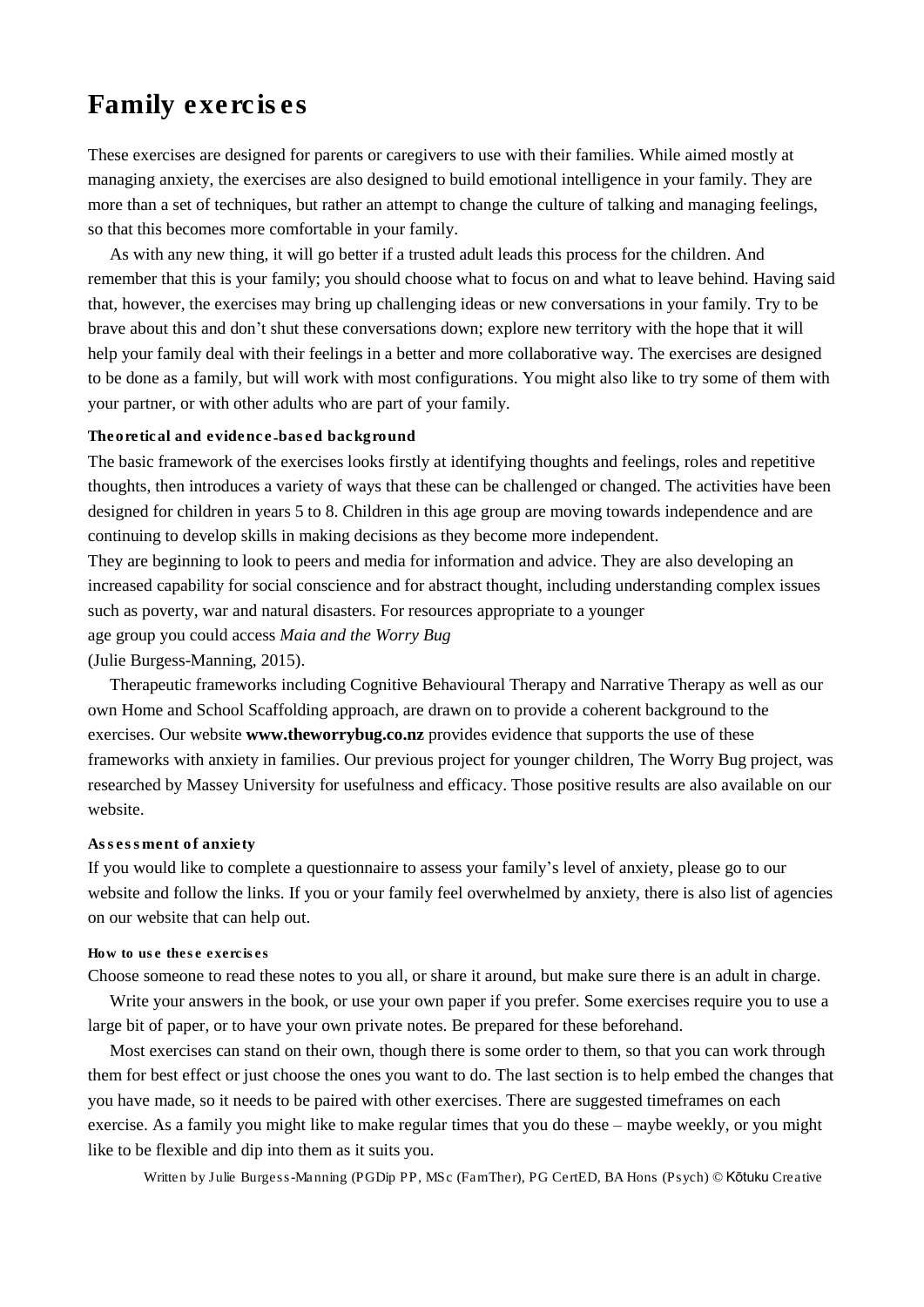Symbols to show you how to guide the conversation

**means there is something to read aloud means there is something to discuss means there is something for you to write or draw means there is something to think about means an extra idea that adults can reflect on**

With anxiety, it's important for kids to know that an adult is in charge. You also need to decide that, if things get tricky, as an adult you will manage this and find ways to deal with your own emotions away from your children.

So here we go … gather everyone together, grab some paper and pens, and start talking!

Part One: Identifying the stories that define YOU

1. YOUR STORY Timeframe: 30 minutes Materials: Paper and pens People focus: You can do this individually, but it works better as a group

# So that was Ari's story. What about your story?

How is it that we become the kind of person we are? What is it that makes us believe things about ourselves? Why is it that some people believe they can do things and others don't? How is it that some people can deal with difficulties easily while others can't?

One idea is that we create beliefs about ourselves through the way we talk to ourselves about things that happen to us. For example, if we come last in a running race, we might tell ourselves that we are useless at running. We might not take into account that we had a sore foot that day, that the race was long and we are good at short sprints, that we didn't train for it and that it was against some champion runners. If we let the idea that we are useless at running turn into a belief we might never enter another race. We might then also avoid other sports with running in them and create a story about ourselves that says we are a failure at sport in general.

Ari thinks that he is useless at spelling and when he can't spell "Theodore Street" he is convinced that this means he has let his koro down. In turn this leads to him feeling worried and panicked that someone will find out about this failing; so worried that he can't ask for help and gets himself into even more bother.

How do you see yourself? What's your story? Are you a hero? Do you have a "reputation" for being a particular way? How would other people describe you?

Written by Julie Burgess-Manning (PGDip PP, MSc (FamTher), PG CertED, BA Hons (Psych) © Kōtuku Creative

圍

S

 $\sum_{i=1}^{n}$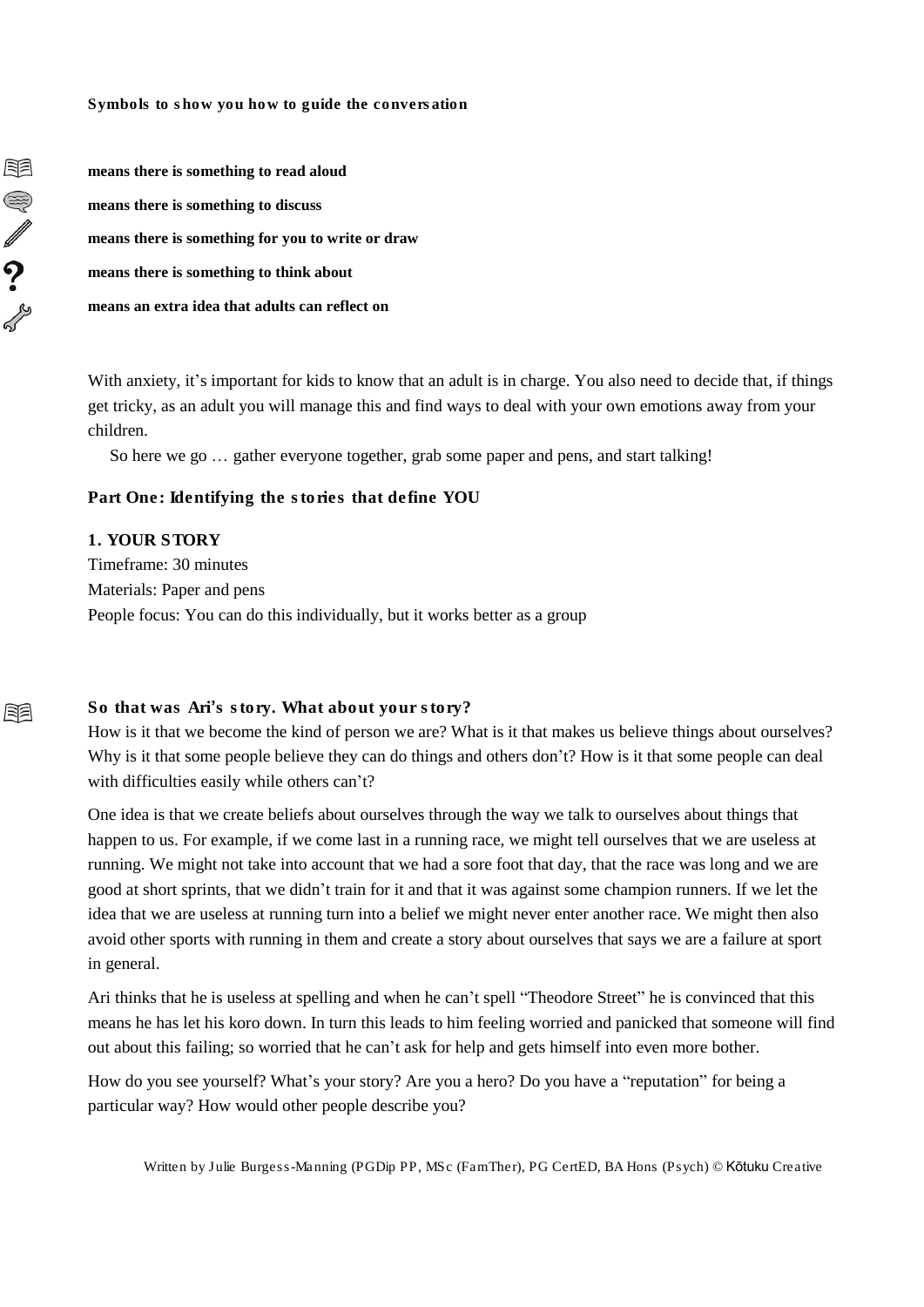Write down some words that describe who you are. Here are some ideas.

Ø

 $(\widetilde{\widetilde{\Xi}})$ 

Are you helpful, clever, silly, crazy, difficult, worried, funny? What else describes you?

Think of some words that describe who you are at home and at school. Are there some words that other people have said about you that you think are spot on?

What about some words that describe who you are as a brother or sister?

And a son or daughter?

What about a grand-daughter/grandson or niece/nephew?

Now look at what you have written. Are there some words here that keep repeating? Put a circle round them. Are there some ideas that you don't like and feel you just can't get away from? Put a line under them.

Now think about each word you've written.

How does it make you **feel**? Tell each other about your words and how they make you feel.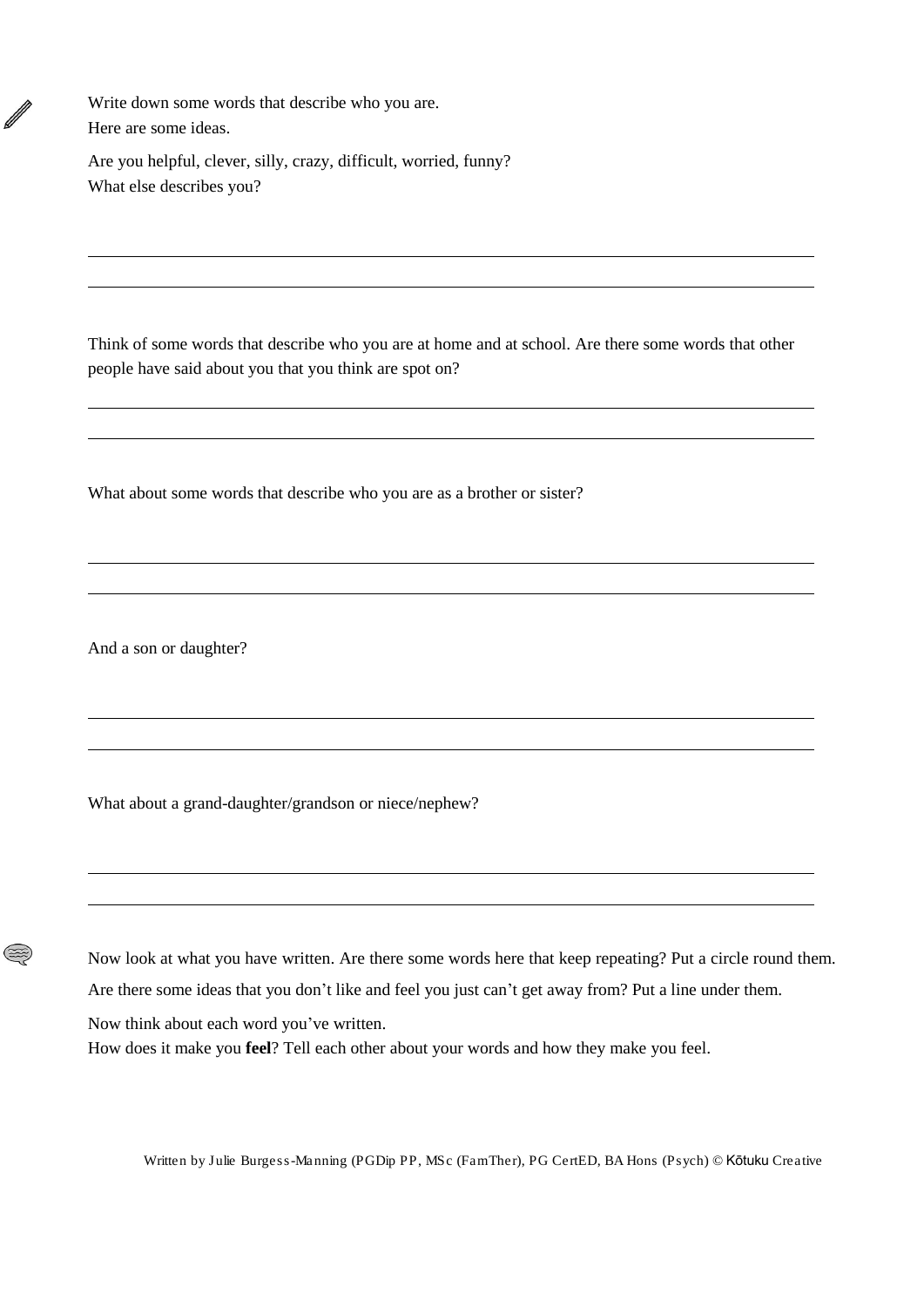## 2. Your family story

Timeframe: 30 minutes Materials: Large sheet of paper or whiteboard People focus: A family group

Now let's think about your family story.

Just like you've done for yourselves individually, write some words that describe your family. You might think of yourselves as "funny" or "brave" or "different". Which words do you think describe your family best? Do this as a group – get a big bit of paper and write all the words on it that everyone says.

Now add some words that other people might use to describe your family. Think about how your extended family would describe you all, or your parents' best friends …

Often in families each person comes to be seen in particular ways – we could call them roles, like characters in a play.

Who are the characters in your family? Does your family have a peacemaker? What about a joker? Is there a "worrier", or a "risk-taker", or someone who always gets into trouble?

Try to identify the roles of people in your family.

List them here.

N

用

N

Does everyone agree with these roles?

Do you like **your** character/role?

How do you think these roles came about? Usually there are stories that people tell that support these roles developing. We have an experience that we then make into a story, and then we look for more examples in other experiences that fit that story. The story turns into a belief about a person and before you know it, they have a role to play!

What are the family stories that support your roles? Tell some of these stories now.

**You might also like to read about "dominant" stories in the "Magical thinking and mind reading"** section of this book. It discusses how we prioritise some stories and forget about others, so that one **story becomes dominant in our lives.**

3. Talking about feelings Timeframe: 30 minutes Materials: Slips of paper, bowl People focus: Family group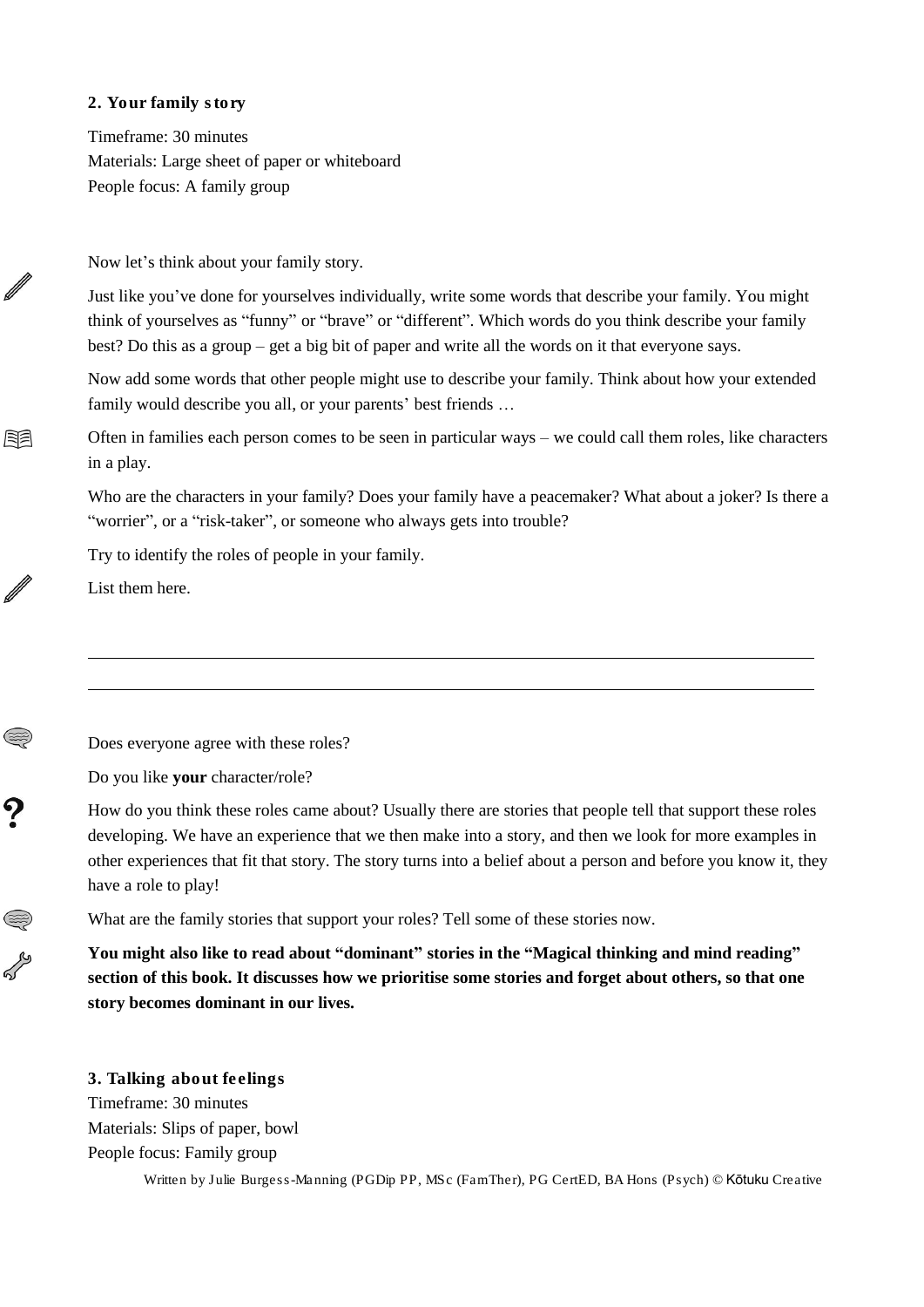Sometimes we keep secrets because we are scared that telling them will be embarrassing or get us into trouble. Ari doesn't want his parents to know about his difficulties at school because he thinks he will get into trouble and because he doesn't want them to think he is stupid. When we can talk about our feelings, it becomes easier to get help when we need it, and we don't have to deal with things all by ourselves. When we are worried, sharing our feelings means that other people can shoulder some of the worry too, or they can reassure us that we don't need to worry.

Some simple kinds of feelings that we all have are anger, sadness, worry, fear, happiness, jealousy, shame and annoyance.

Think about each of these feelings while answering the questions. (You might like to do this exercise either as a discussion or have everyone write their own ideas down.)

Which of these feelings are easy to talk about in your family?

Which ones are hard to talk about?

尾目

 $\mathbb{Z}$ 

?<br>《

 $\mathbb{Z}$ 

Which feelings would you like to talk about more?

Are there some feelings missing from this list that you would like to think about?

Ask the adults in the room about what feelings they talked about in their own families when they were children.

On slips of paper, write at least two things each that you would like to be able to talk about, Put them in a bowl, and ask one person to read them all out.

Think about the things that your family has said they would like to be able to talk about more. Is there a way that you could make this happen? What is the risk if you do? What would it change about your **family? Are there things that your parents never talked about with you? Have these things carried over into your new family?**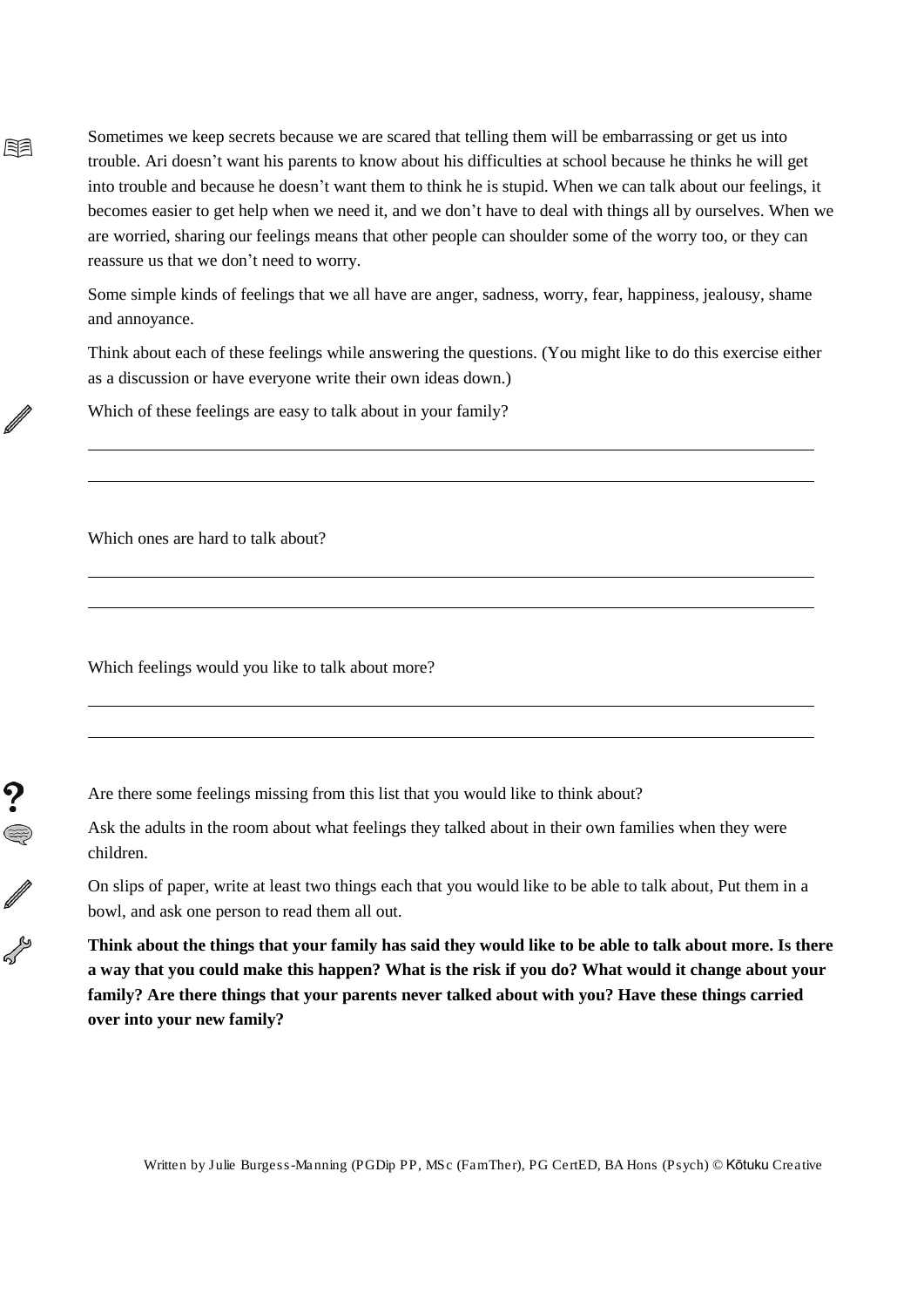# Part Two: Starting a NEW story

腘

Ø

Ø

4. New Action Generator Timeframe: 45 minutes Materials: Piece of paper for each person People focus: Individuals or family group

There's a funny thing about thinking and feeling: when we think in a certain way, it makes certain feelings happen, and then we act on those feelings. For example, when Ava **thinks** about inviting her friend over to play, one of the thoughts she gets is an idea that her friend will say no. This makes Ava **feel** sad and upset. In turn this might make Ava not invite her friend over at all! See how feelings and thoughts can have a big impact on our actions?

Ask one person in your family to think of a situation which they would find difficult to talk about or manage. It can be a real situation or a made-up one, e.g. you were bullied at school, or you weren't picked for the soccer team or drama production, or suchlike. Then each draw the chart on the next page, on your own bit of paper. Put the situation in Column A.

| $\vert$ SITUATION (A) | THOUGHTS (B) | FEELINGS (C) | ACTIONS (D) |
|-----------------------|--------------|--------------|-------------|
|                       |              |              |             |
|                       |              |              |             |

Ask everyone to write down the thoughts they might have in this situation in Column B.

Then do the same with the feelings you might have that go with the thoughts. Write these in Column C.

When you feel and think this way, how do you act? Put it in Column D.

Now, together, have a look at the thoughts that you all had in Column B. Were there many differences in response? Or were they the same? Are you surprised by some of the responses? If you have a lot of negative thoughts in Column B, think about how this comes out in your behaviour in Column D. Talk about this together.

Now comes the magic! *(If you already had a positive response in Column B, you won't need to do this bit,* but it's useful to practise it anyway – you might like to pretend you had a negative response.) As a family, think of a more positive response to the situation in Column A. You don't need to think of the *most* positive response, just one that is more balanced. For example, if Ari was doing this in relation to the situation with his Koro he might have put "I am useliss at spellign and I have let down my Koro becos of it." A more balanced response might be "I find spellign difficult but I was still able to be brave, talk to a stranger on the phone and help my Koro out of a very triky situashun."

Write in the feelings and the actions that would go with these new thoughts. (Ari would probably have been able to feel brave and proud of his actions in response to this new thought and then he wouldn't have been caught in the escalating situation that happened.)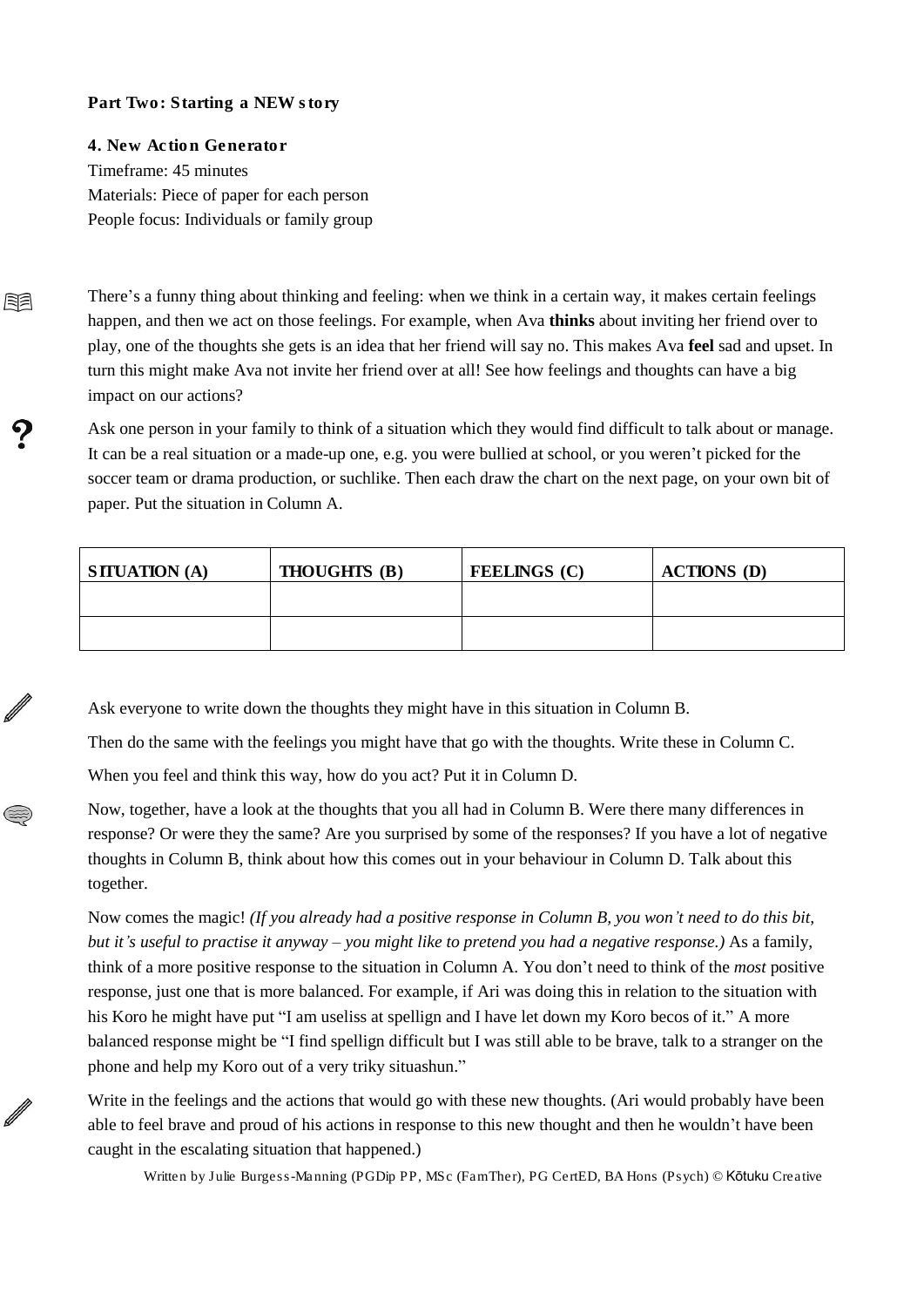# **Notice how changing your thoughts in Column B has an impact on your feelings and then on your behaviour?!**

Sometimes changing how we respond to things is as easy as that – taking a step back, thinking about the situation and then choosing how we are going to respond, rather than simply repeating our usual role.

**If you're feeling brave, try this out with a real situation that your family found difficult. You might also like to read about catastrophising in the "Magical thinking and mind reading" section as an extension to this activity.**

**Automatic thoughts:** It's easy to get stuck in a repetitive story about yourself, seeing everything that you do in the same way. We often reinforce this story for ourselves through something called "automatic thoughts". They are the thoughts that occur throughout the day, like a running commentary in your mind. Some of them are judgemental and negative; some are positive. For instance, when I drop a cup and smash it, I might think "I'm so clumsy!". If I say this kind of thing to myself often, I will often feel a bit stupid. Feeling stupid a lot will lead me to act in ways that match this, rather than acting in positive ways.

Negative automatic thoughts need to be identified and changed.

5. Finding new stories for ourselves Timeframe: 40 minutes Materials: Paper and pens (or use the book) People focus: Family group

 $\boldsymbol{Q}$ 

AV RD

尾目

全国

႒

Sometimes we get so involved with the familiar negative story of ourselves or our family that we begin to believe it completely and think that there is no other way to be. Ari thinks that he is useless at school and this thought turns into a belief that pervades his whole life. He can't see the other story his friends have of him being a hero for his koro. That negative belief shuts down his ability to see himself in good ways. Imagine if he had been able to challenge that negative story and see himself as smart and good in other ways. What other actions and events in his life would have changed?

Pick a negative thought or role that someone in your family has had. Take turns to talk and remember with each other the times that they or you have acted against the negative thought/role.

For example, in the story, Ari's sister Kiri is usually teasing him or telling him off, but when he feels bad she steps up and protects him. What are the times when you have acted differently from your negative thoughts/role?

If you and your family disagreed with your negative thoughts all day tomorrow, what other options would that open up for you? How would your day be different? For instance, now that Ari knows that trouble with reading and writing is in his family but that it didn't stop his dad from being successful, how might he act differently at school? How might he think differently about himself? If he decided he wasn't a loser, or useless, how would that affect other things in his life?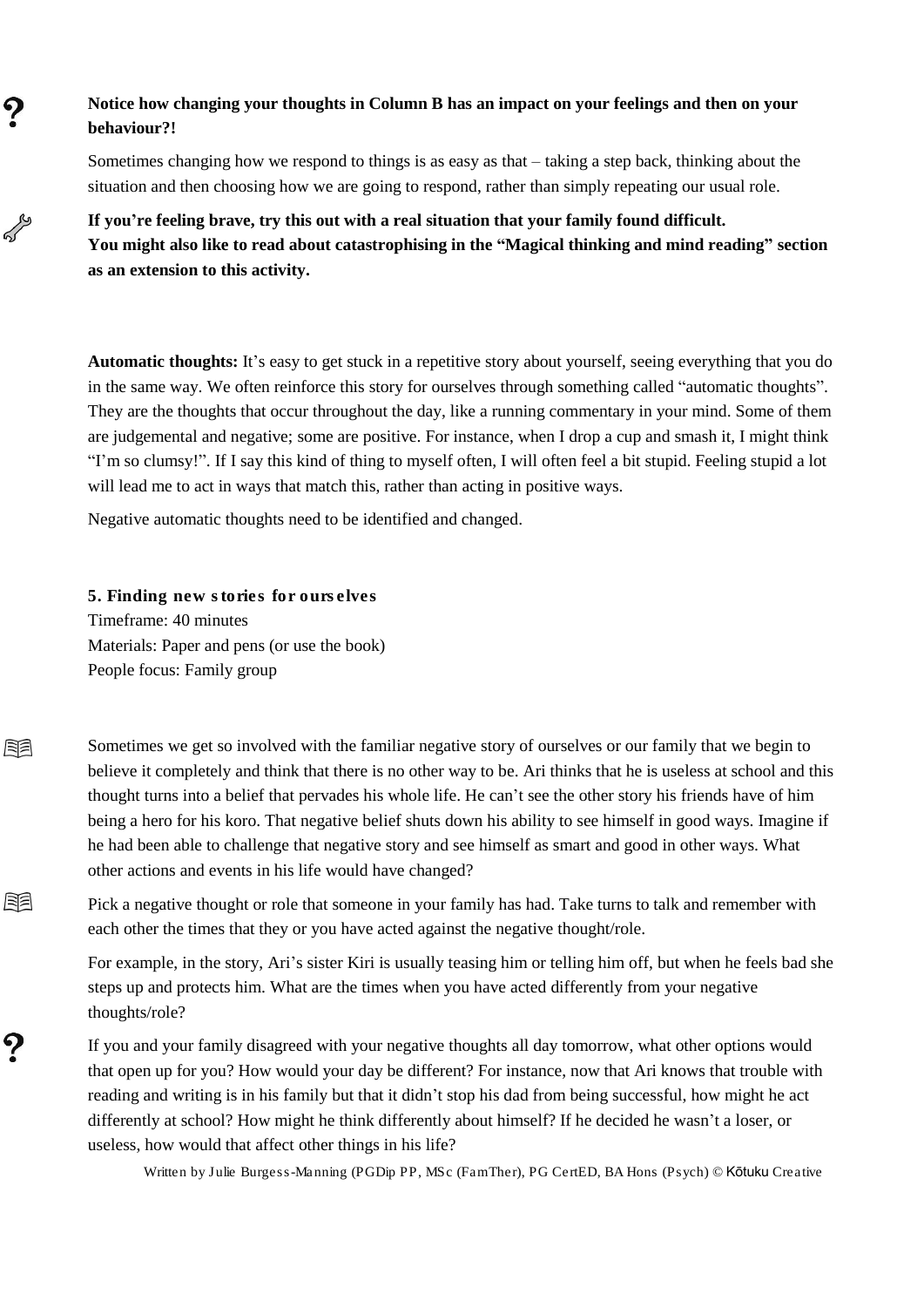Write down here what might change if you acted in the opposite way to your negative role/beliefs for a day.

How might your family change if everyone acted on positive beliefs about themselves and each other?

6. Weaving a new family korowai (cloak) Timeframe: 20 minutes Materials: Paper and pens (or use the book) People focus: Family group

Ø

N

尾目

 $\textcircled{\scriptsize{\textsf{max}}}$ 

N

Changing your family is hard work. We can think of it a little like weaving a beautiful cloak or korowai. All the different family beliefs and actions are the warp and weft of the cloth, weaving together to make something that will keep you all warm and cosy and protect you against the harsh elements of the world, as well as look beautiful and reflect your environment.

Remember the words that you wrote describing your family.Are there some other words that you would like for your family? What would they be? Does everyone agree? What new roles would this mean that you each have?

Write down your ideas together.

What would you need to change for this to happen?

What would the consequences of this change be? What will happen if you don't do it?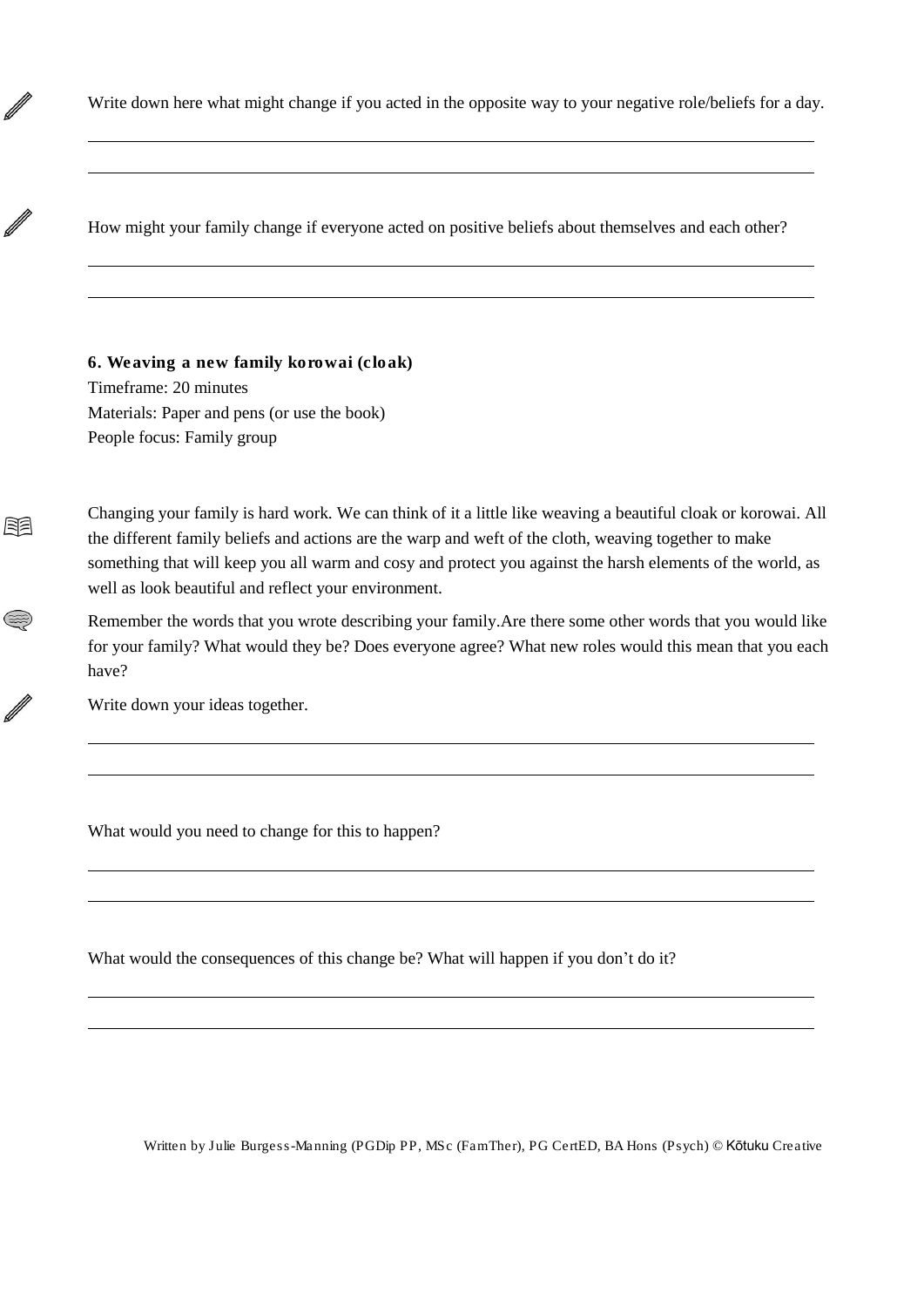**Kōwhaiwhai are intricate symbols used in wharenui to tell stories through art. For example, there are kōwhaiwhai that convey meanings such as bravery and aroha. Traditional kōwhaiwhai were drawn with white, black and red, but modern kōwhaiwhai are of any colour, and can use symbols from other traditions. Think about the values and beliefs that your family holds. Use the symbols from the website below (in the "Reading kōwhaiwhai" section), or make up your own, to create a family kōwhaiwhai that shows who you are all together.**

**You can find examples of kōwhaiwhai here www.maori.org.nz**

Part Three: Embedding your changes Timeframe: 15 minutes and then regular check-ins Materials: Paper and pens (or use the book) People focus: Family group

6. Weaving your feathery cloak

It's really important to encourage the growth of your new identity. Make it bigger, get it strong! Take some time now to generate a list together of things you will do to embed your new stories in your family. What are the things that you can all do to support your cloak to be woven well?

Here are some ideas.

AV RD

腘

N

- Do you need to be reminded of your new roles or beliefs regularly? Would it help to put a list of these on the fridge or on the back of the toilet door?
- Can you all commit to noticing and commenting when each of you is doing something positive to support the new story? Parents especially could comment on this at bedtimes.
- Is there a secret sign you can use to show others in your family that you are noticing their positive changes – like a thumbs up or a special wink?
- Make it a habit when you sit down to dinner together to start the meal with a discussion about what each person has done differently today.
- Or start each meal with a time when you all talk about something you are grateful for in this family.
- Set a time once a month when you get together and check in about how your new story is growing.

Write your list here.